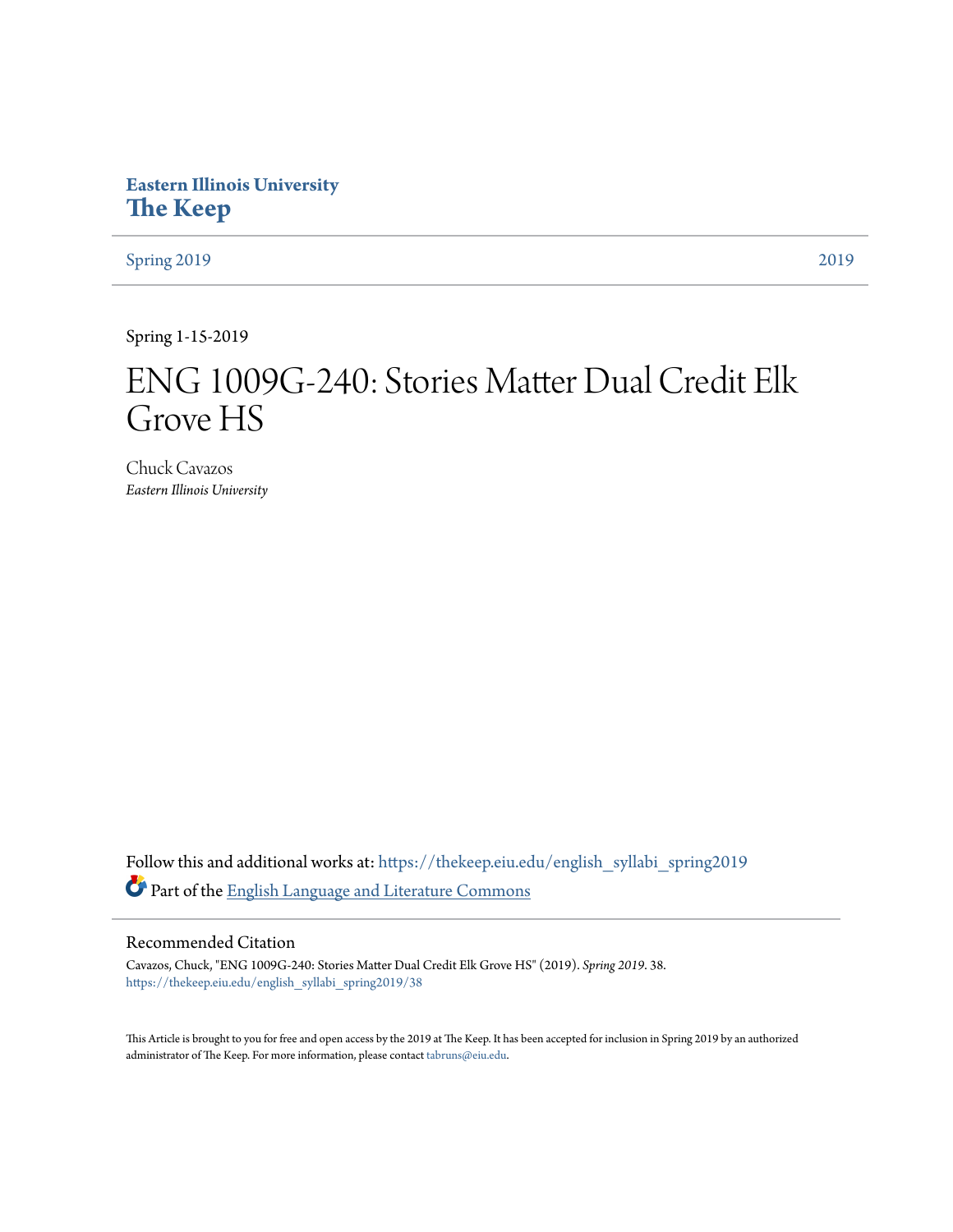# EIU Course: English l009G: Stories Matter (5. Health & Medicine) Elk Grove High School Course:

Course Title: "Because I Could Not Stop For Death": The Body, lllness & The Stories They Tell

Instructor: Chuck Cavazos

# Course Description

As part of the Humanities segment ofEIU's General Education program, English !009G (Stories Matter) offers rigorous reading and writing instruction as it promotes "an intellectual foundation for students' future academic, professional, and personal lives."

The selected theme for this course is Health & Medicine. Titled "'Because I Could Not Stop for Death': The Body, Illness, and the Stories They Tell," this course investigates the fundamental and vibrant ways that humanities and medical/ health studies complement each other's focus on health, illness, and the complexity of what it means to be human-to confront our mortality.

Through readings (fiction, non-fiction, and film) and a variety of writing projects, students will develop critical thinking skills alongside an appreciation of cultural and historical differences toward such topics as: death and dying, wellness/illness, patient-professional relationships, medical technologies, epidemics and contagious diseases, and mental health.

#### Course Goals

- I. Read and understand the perspectives represented hy a diverse collection of texts that represent plural traditions, historical eras, and/ or literary genres.  $\Box$
- 2. Analyze texts and develop arguments ideas from a series of different reading experiences in formal and informal written assignments and essay exams.  $\square$
- S. Develop written communication skills by practicing various aspects of the writing process (e.g., drafting, outlining, and revision based on instructor feedback) throughout the semester in formal written assignments.  $\square$
- 4. Listen and respond articulately to the ideas and perspectives represented by the instructor and their peers.  $\Box$
- 5. Reflect on the value of a text for themselves as individuals and for the world in which they live.
- 6. Examine the value of expression and creativity, especially in literature and literary analysis.  $\square$

| Requirements              |        | <b>Grading Scale</b> |    |
|---------------------------|--------|----------------------|----|
| 2 Papers (@ 15%)          | 30%    | $90 - 100$           |    |
| Brief Writings & Quizzes  | 25%    | $80 - 89.9$          | B  |
| Midterm Exam              | 10%    | 70-79.9              | C. |
| $\blacksquare$ Final Exam | $15\%$ | 60-69.9              | D  |
| Presentation              | $10\%$ | Below 60             | F  |
| Participation             | 10%    |                      |    |

# Academic Honesty

Students are of course responsible for knowing Eastern Illinois University's regulations and policies regarding academic honesty. Plagiarism, even if unknowing or accidental, can result in your failing the course and in further action by the university. Please note the English Department's statement on plagiarism. Any teacher who discovers an act of plagiarism-"The appropriation or imitation of the language, ideas, and/ or thoughts of another author, and representation of them as one's own original work" (Random House Dictionary of the English Language)-has the right and the responsibility to impose upon the guilty student an appropriate penalty, up to and including immediate assignments, of a grade ofF for the assigned essay and a grade ofF for the course, and to report the incident to the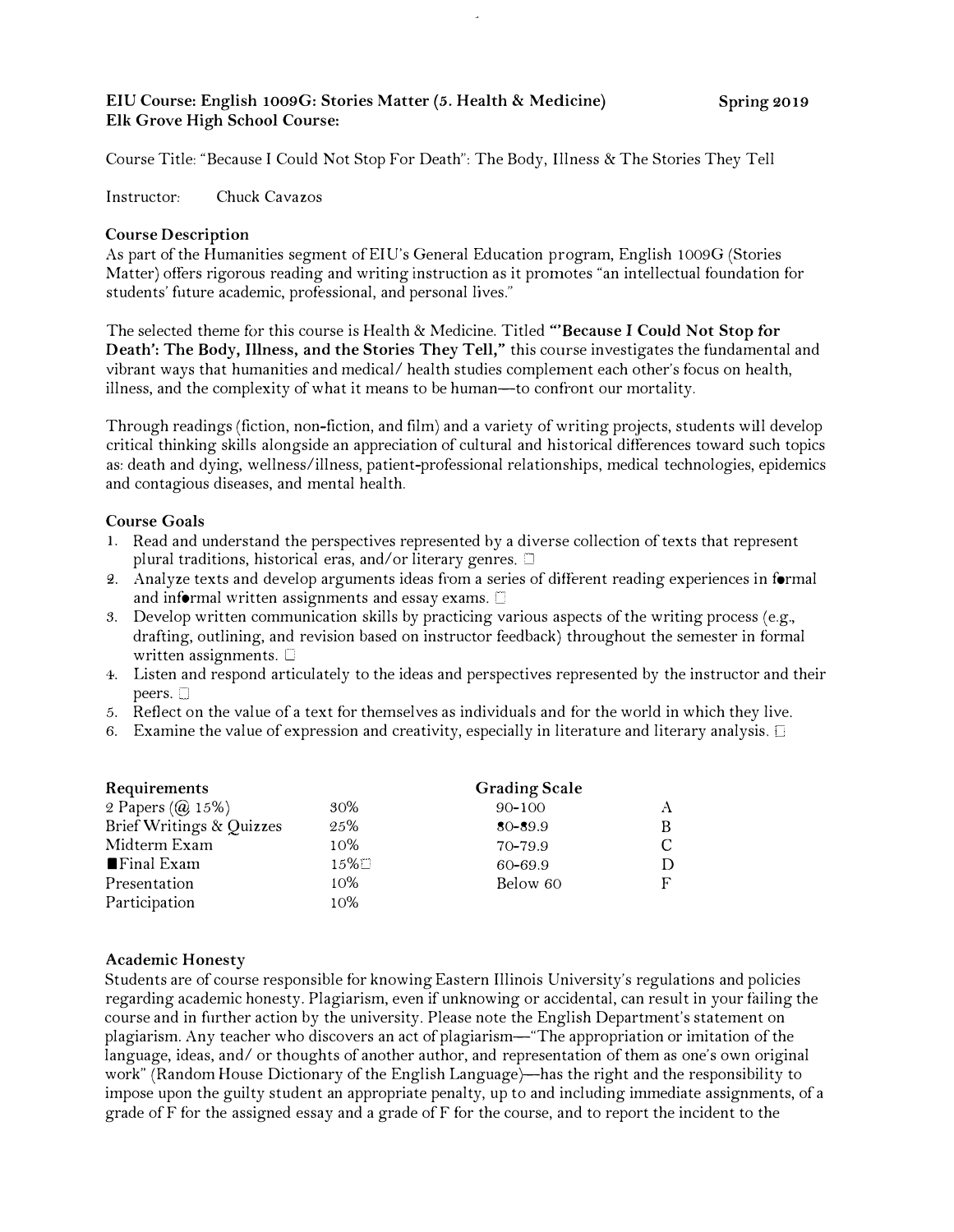Judicial Affairs Office. If you have any questions about what constitutes plagiarism, ask your instructor to clarify. C

# Course Etiquette & Respect for Others' Ideas

Eastern IUinois University (EIU) is committed to open, frank, and insightful dialogue in ali of its courses. Diversity has many manifestations, including diversity of thought, opinion, and values. We encourage all learners to he respectful of that diversity and to refrain from inappropriate commentary. Should such inappropriate comments occur, the instructor will intervene, removing inappropriate content. The instructor may also recommend university disciplinary action. Learners as well as faculty should be guided by common sense and basic etiquette. The following are good guidelines to follow:

- Never post, transmit, promote, or distribute content that is known to be illegal.  $\Box$
- Never post harassing, threatening, or embarrassing comments. If you disagree with  $\square$ someone, respond to the subject, not the person. Conflicts of ideas are encouraged, while  $\Box$ conflicts of feelings are discouraged.  $\Box$
- Never post content that is harmful, abusive; racially or culturally insensitive, or religiously offensive, vulgar; sexually explicit, or otherwise potentially offensive.  $\square$

Remember you are communicating with real people.  $\Box$ Students and instructors in your course have feelings, lives, jobs, families and a myriad of other issues that you may know little about. Once you have finished writing something, and before you send it, re-read it looking at your words from someone else's perspective. How would they see it? Could it be misinterpreted? Could you rephrase to make it clearer or more on topic?

Write clearly  $\&$  professionally.  $\Box$  In any course-related communication (emails, chats, discussions), use standard proper English with correct grammar. Using slang, errors in mechanics, and shortcuts maybe difficult for others to understand. Avoid ALL CAPS, holding and underlining. It could be misinterpreted. Avoid offensive language. Also make sure to sign your name to any post.  $\square$ Be kind and ethical.  $\square$ Do not belittle other students or the instructor. You may disagree with what someone says, but focus on the issue, not the person. Behave online as you would in person. Be forgiving of the mistakes of others.  $\square$ 

Help others.  $\Box$  If someone asks a question, answer it if you are sure of the correct answer or if you have insight that could be helpful.  $\Box$ 

#### Students with Disabilities

Jlf you have a documented disability and wish to receive academic accommodations, please contact the Coordinator of the Office of Disability Services (581-6583) as soon as possible.  $\square$ 

#### Course Format

This course primarily involves reading, discussion, and writing—a great deal if it. As such, you need to be prepared for activities by completing the reading carefully, taking notes, identifying important passages, and participating in all activities in a timely way.

Below is a description of each of the four units that comprise this course. For each unit, you will be asked to complete readings, participate in synchronous/ asynchronous discussions, complete reading quizzes, write response papers, and other related activities. In brief, to do well in this course, you must work consistently over the 15 weeks.

#### Units of Study

#### Unit 1: "Narrative Medicine": How & Why We Tell Stories (Wks 1-4)

Overview: This unit focuses on why and how we tell stories as humans, identifying how the practices and discourses of the human body (medicine and health) closely align with the practice of the humanities - the constructing and telling of stories. Students will read a variety of excerpts of contemporary thinkers (from health and humanities) on the importance of narratives and the importance of"listening"